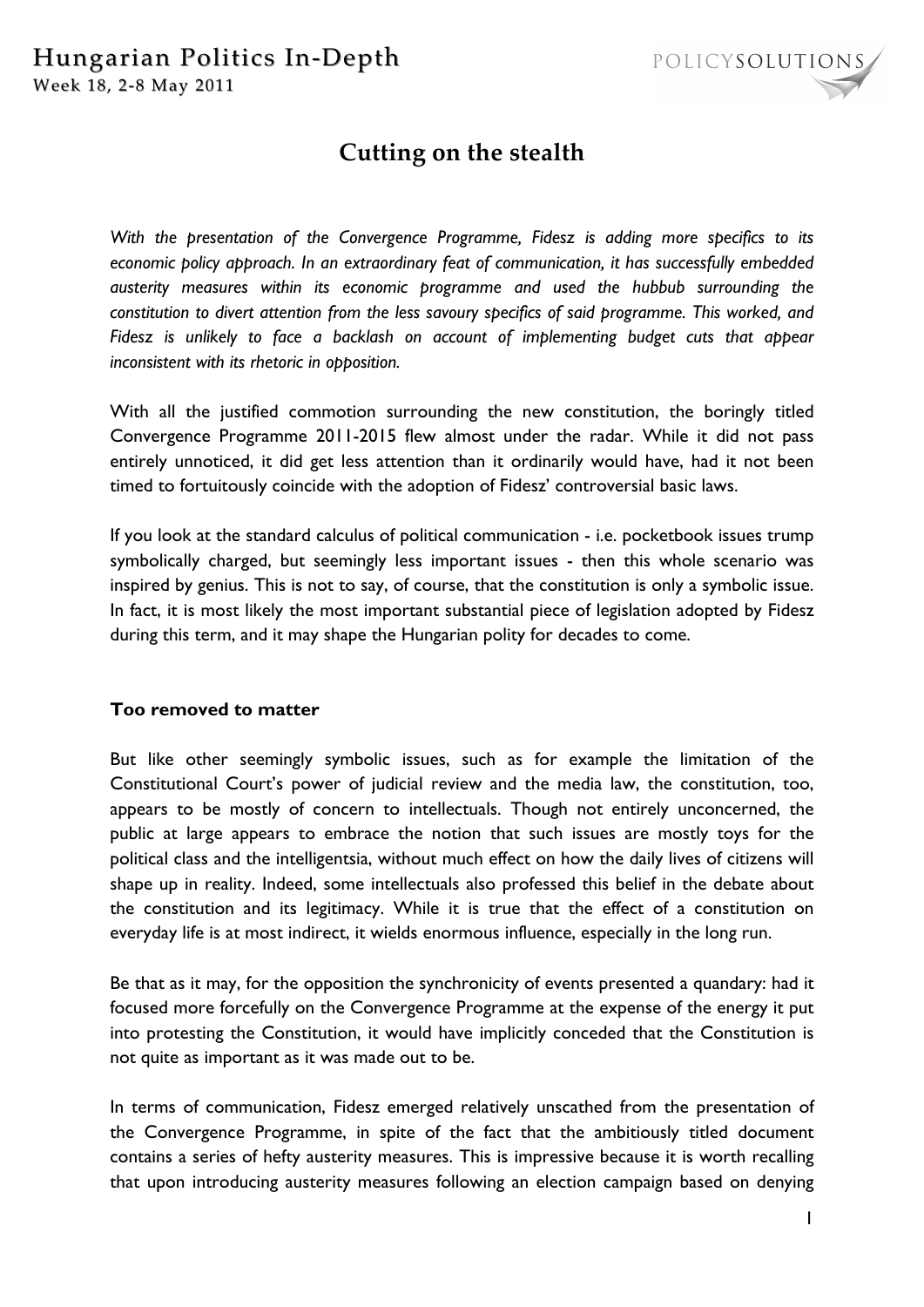such intentions, the Socialist Party's popularity faded in a heartbeat in 2006, and never recovered.

# **Austerity or not?**

With the Convergence Programme, which was meant to flesh out the Széll Kálmán Plan introduced in March, Fidesz has presented a set of measures that mesh well with its ideology. The real one, that is, rather than that of the populist Santa Claus that campaigned against the Socialist Scrooge during the past term. The primary reason for not calling the Convergence Programme an austerity package is that it claims to be something else, which is to some extent true. It is an economic strategy, including among other things plans and projections for GDP growth, budget deficits and national debt until 2015.

So the fair thing to say would be that there is an austerity package in the overall plan. And these measures have some bite. We noted a few weeks ago that the text of the constitution is carefully constructed so as to chip away at citizens' social rights while it claims to uphold them. Fidesz' measures now are further proof that these are not only theoretical ideas that the framers held but also influence public policy.

## **Some will be hurt**

Let us briefly look at some of the more important examples. The two types of unemployment benefits will be rolled into one, and the maximum duration of these benefits will shrink from nine months to a mere three. This is a harsh change, especially in light of the fact that the average unemployed worker seeks a new job for over 18 months - already an improvement over last years' numbers. The notion that the reduction in benefits will inspire a quicker return into employment is plainly unrealistic for many of the jobless, who will experience painful cuts without corresponding opportunities to find placement.

The government has significantly reduced sick pay and seeks to clamp down on fraud in both, employee sick leaves and disability pensions. The latter is particularly important, as the ratio of disability pensions is extraordinarily high in Hungary, where during the mass layoffs of the 90s many largely healthy people retired on disability with the assistance of wellmeaning physicians. The question of course is whether the labour market has any use for these people (though quite a few of them are employed without official documentation).

The government also seeks to reduce subsidies for pharmaceuticals by 120 billion forints, though some experts have voiced their scepticism whether such a move is feasible or even rational in light of the probable costs of its adverse effects (and in latest news it appears that the government may be backtracking as well). There are also several more minor